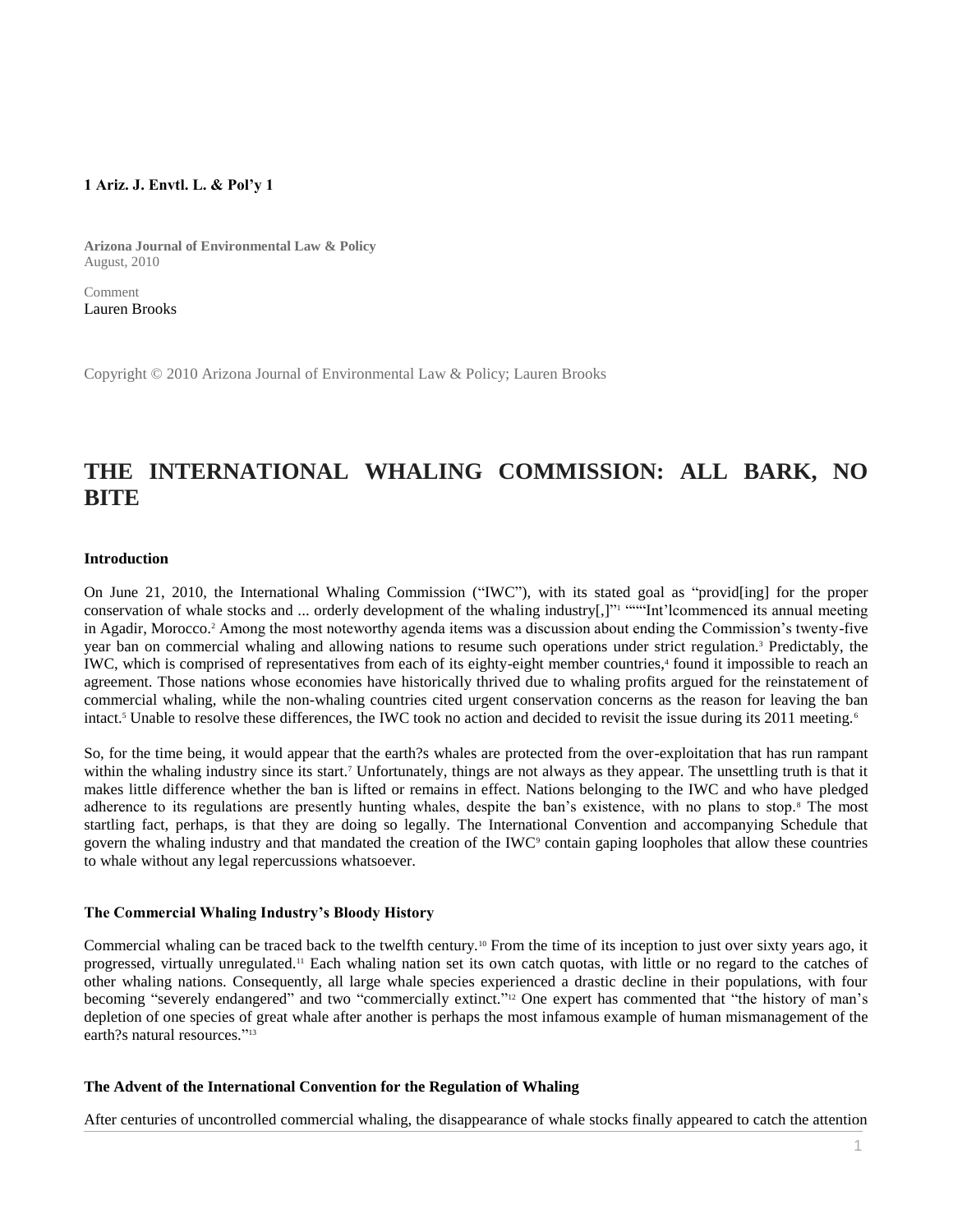of fifteen whaling nations in 1946, when they met to formulate new, cooperative whaling approaches that they hoped would save the industry.<sup>14</sup> To that end, they developed the International Convention for the Regulation of Whaling ("ICRW"), prescribing the manner in which whaling operations would be conducted from that point forward and by which each nation agreed to abide.<sup>15</sup> The ICRW provided for the creation of the IWC, and charged the Commission with determining the current condition and likely future of whale populations, developing and recommending sustainable catch limits, and incorporating amendments in the ICRW as needed.<sup>16</sup> At the time, it looked as though the ICRW would change the destructive trend of the whaling industry and save the whales from extinction.

#### **A Powerless Commission**

Regrettably, the events of the last sixty-four years since the ICRW and IWC came into existence show that the ICRW was seriously flawed from the outset. Certain provisions within the ICRW render the IWC virtually powerless, making it impossible for the Commission to make any meaningful changes within the commercial whaling industry.

First off, before the ban on commercial whaling took effect, the ICRW required the IWC to study whale stocks and decide upon catch quotas each stock could support.<sup>17</sup> While this was a crucial step in revitalizing whale populations damaged from years of over-fishing, the ICRW stated that these quotas were merely "recommendations[,]" rather than binding guidelines.<sup>18</sup> Alas, these "recommendations" largely fell upon deaf ears. Between 1946 and 1986 when the ban was imposed, whaling nations belonging to the IWC repeatedly ignored the Commission's scientifically-derived quotas and set quotas far exceeding the advised numbers.<sup>19</sup>

After the IWC prohibited all commercial whaling, a number of whaling nations looked for other means to sidestep the Commission?s authority, and they didn?t have to look very far. The ICRW includes a section that allows any IWC country to object to an amendment that has been passed by the Commission and incorporated within the ICRW.<sup>20</sup> If it does so according to the specified parameters, the amendment simply does not apply to that country.<sup>21</sup> Currently, both Iceland and Norway commercially whale under objections to the ban.<sup>22</sup>

At the same time, the ICRW contains an exception to the whaling prohibition that permits countries "to kill, take and treat whales for purposes of scientific research[.]"<sup>23</sup> Furthermore, the ICRW relinquishes all control over research-oriented whaling by allowing the country wishing to conduct such whaling to determine whether its own research proposal is meritorious, set its own quotas, and sell the profitable whale ?leftovers? at market.<sup>24</sup> In typical form, the IWC exerts paper-thin authority over nations whaling in the name of science by requiring them to submit their research objectives to the Commission and then offering "recommendations" regarding whether the research should proceed.<sup>25</sup> Japan has been whaling under a self-granted scientific permit since 1987, despite the IWC?s repeated pleas for it to stop.<sup>26</sup>

# **A World Without Whales**

Large whales are apex predators,<sup>27</sup> which means they reside at the top of their food chain and are not, themselves, preyed upon. Their special location in the chain causes changes in their composition and size to ripple through the remainder of the chain, altering the population characteristics and interactions of the other animals in the ecosystem.<sup>28</sup> For instance, when an apex predator's numbers decrease, naturally, its prey numbers increase. This can lead to an overabundance of what was once prey and substantially overburden the ecosystem, sometimes to the point of total collapse.<sup>29</sup> Although scientists are not yet aware of the full ecological effects of commercial whaling, they have observed marked changes in the oceanic ecosystem linked to the decline of whales<sup>30</sup> and warn of their danger.

# **Where Do We Go from Here?**

The ICRW and IWC were founded on two guiding principles: cooperation and sacrifice. It is clear, however, that greed and self-interest permeate the difficult issues surrounding commercial whaling and drive its continued existence. A number of nations find the economic prospects of whaling impossible to resist, despite knowing that if they continue to whale in the manner they are now, the extinction of whales and whaling is not far on the horizon. If these nations insist upon whaling, a whaling regime accommodating both economic and conservation interests must be developed, and fast. A simple change in mindset and attitude couldn't hurt either. Absent prompt changes, these majestic creatures of the deep and the many benefits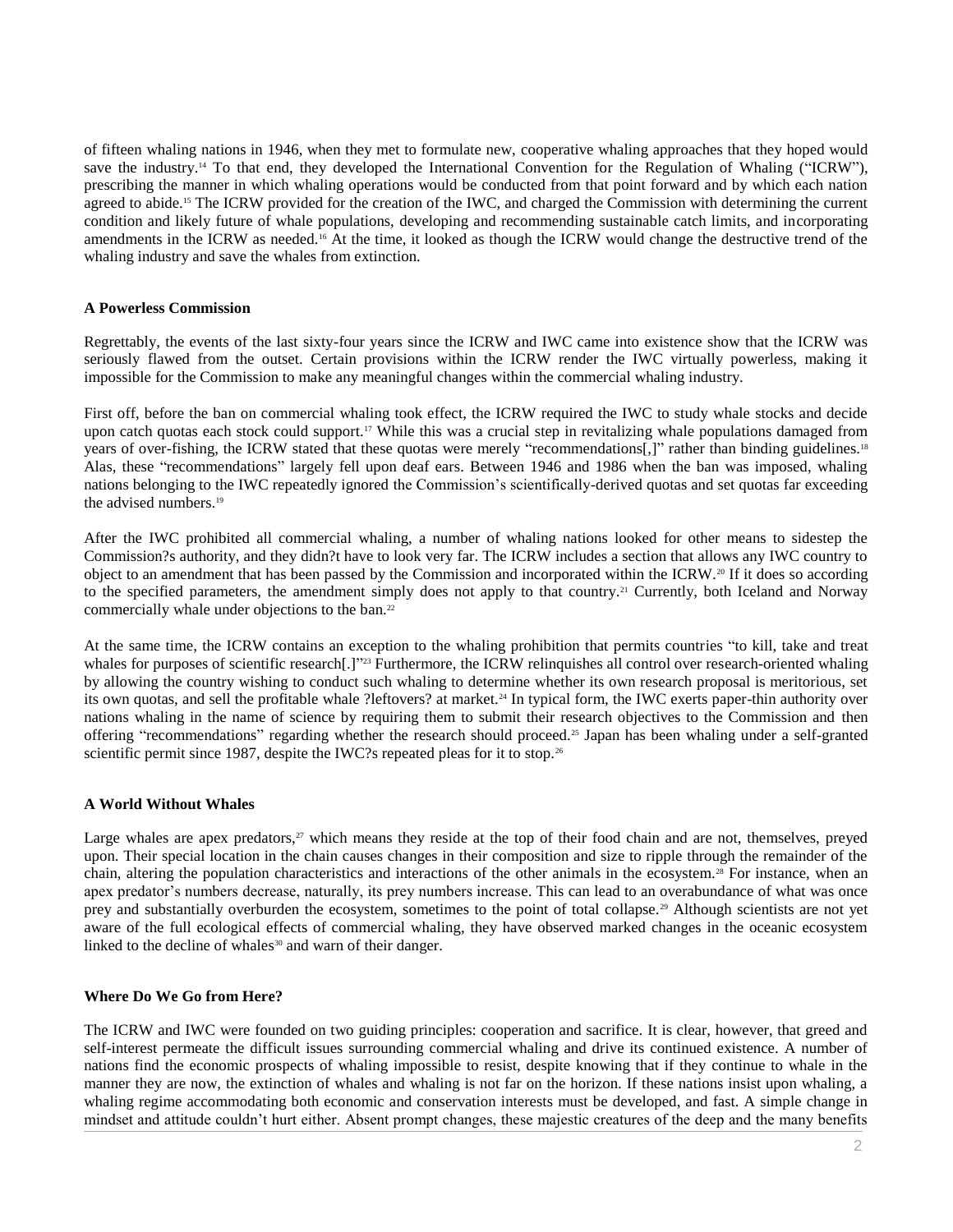they impart upon the environment and humans may soon be no more.

#### Footnotes

- 1 Int'l Whaling Comm'n, *IWC Information*, INTERNATIONAL WHALING COMMISSION, http://iwcoffice.org/commission/iwcmain.htm (last updated Aug. 4, 2010).
- <sup>2</sup> Arthur Max, *International Whaling Commission Puts Decision on Whaling Moratorium on Hold Another Year; Native Greenlanders Get Extended Whaling Rights*, L.A. TIMES BLOG, L.A. UNLEASHED (Jun. 25, 2010, 7:32 PM), http:// latimesblogs.latimes.com/unleashed/2010/06/international-whaling-commission-puts-decision-on-whaling-moratorium-on-hold-an other-year-native-gre.html.
- 3 *Id.*
- 4 International Whaling Commission, *supra* note 1.
- <sup>5</sup> Max, *supra* note 2.
- 6 *Id.*
- <sup>7</sup> William C. Burns, *[The International Whaling Commission and the Future of Cetaceans: Problems and Prospects](http://www.westlaw.com/Link/Document/FullText?findType=Y&serNum=0108454799&pubNum=0101287&originatingDoc=Ic08a3ac88c0f11e498db8b09b4f043e0&refType=LR&originationContext=document&vr=3.0&rs=cblt1.0&transitionType=DocumentItem&contextData=(sc.Search))*, 8 COLO. J. [INT'L ENVTL. L. & POL'Y 31, 31-33 \(1997\).](http://www.westlaw.com/Link/Document/FullText?findType=Y&serNum=0108454799&pubNum=0101287&originatingDoc=Ic08a3ac88c0f11e498db8b09b4f043e0&refType=LR&originationContext=document&vr=3.0&rs=cblt1.0&transitionType=DocumentItem&contextData=(sc.Search))
- 8 Int'l Whaling Comm'n, *Catch Limits & Catches Taken*, INTERNATIONAL WHALING COMMISSION, http://www.iwcoffice.org/conservation/catches.htm (last updated Jan. 9, 2009).
- 9 International Convention for the Regulation of Whaling, Dec. 2, 1946, 62 Stat. 1716, 161 U.N.T.S. 72 [hereinafter ICRW].
- <sup>10</sup> Burns, supra note 7, at 32.
- <sup>11</sup> *Id.* at 31-33.
- <sup>12</sup> *Id.* at 32-33.
- <sup>13</sup> *Id.* at 31 (quoting SIMON LYSTER, INTERNATIONAL WILDLIFE LAW 17 (1985)).
- <sup>14</sup> *Id.* at 33.
- <sup>15</sup> ICRW, *supra* note 9.
- <sup>16</sup> *Id.* at arts. 3-6.
- <sup>17</sup> *Id.* at art. 4.